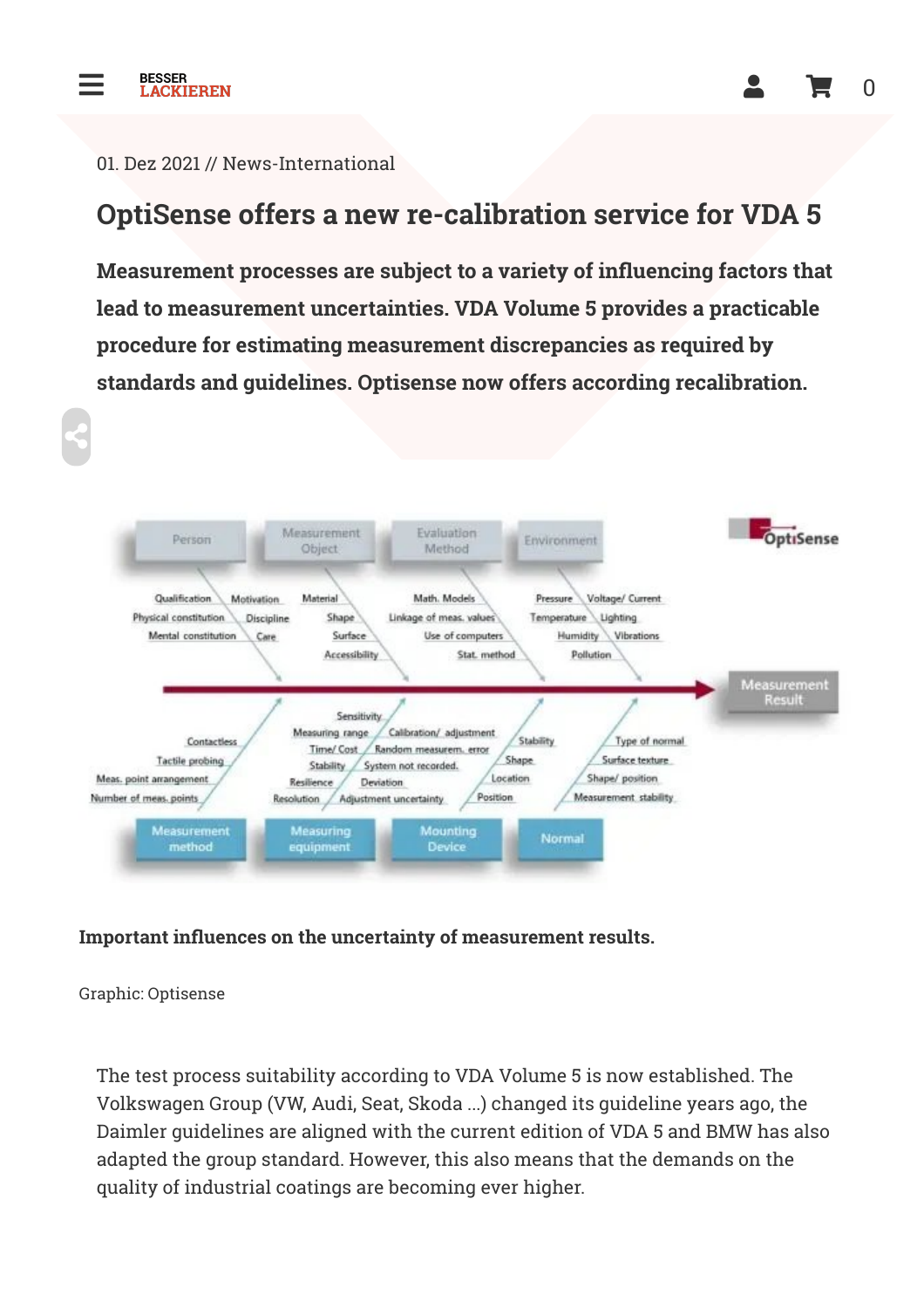The test equipment used and their measurement results usually determine the quality of the product directly. Regular calibration of the coating thickness measuring systems is therefore an important part of quality assurance. However, the measurement process suitability certificates required by the standards and guidelines are a challenge for companies.

# Affecting factors on the measuring system

VDA 5 divides all the affecting factors of a measurement process into two groups: On the one hand, people, measurement objects, evaluation methods and the environment play an important role. The second group contains all influencing factors that can be assigned to the measuring system. These are the uncertainties due to the standard, the mounting device, the measuring equipment and the measuring method.

This can be used to estimate whether the coating thickness measuring system is even an option. The components influencing the measurement process are evaluated with standard uncertainties μ and presented in an uncertainty budget, for the completeness of which the user is responsible. So the subject is complex.

# Measurement system suitability according to VDA 5

In order to avoid misinterpretations, the recorded measured values must reflect the actual situation with sufficient certainty, in other words: the measuring systems must be suitable for the respective application. The measured layer thickness values ultimately determine the acceptance of products and must therefore be absolutely reliable and quantify the desired coating quality with sufficient accuracy.

The calibration of measuring devices makes a significant contribution to this, because the calibration of the measuring systems ensures quality and avoid rejects, rework or claims for compensation. For this reason, all measuring devices that are used for quality-related tasks must be calibrated at certain intervals. This is absolutely necessary because even the smallest measurement errors can have drastic effects on the reliability of production processes or the quality of products.

### Calibration means more precision and more reliability

Calibration describes the comparison of the measured value of a device with the measured value of a reference device (also called reference standard) under specially defined conditions. Further important aspects of the calibration are the documentation of the determined deviation between the examined measuring device and the reference standard and the calculation of the resulting measurement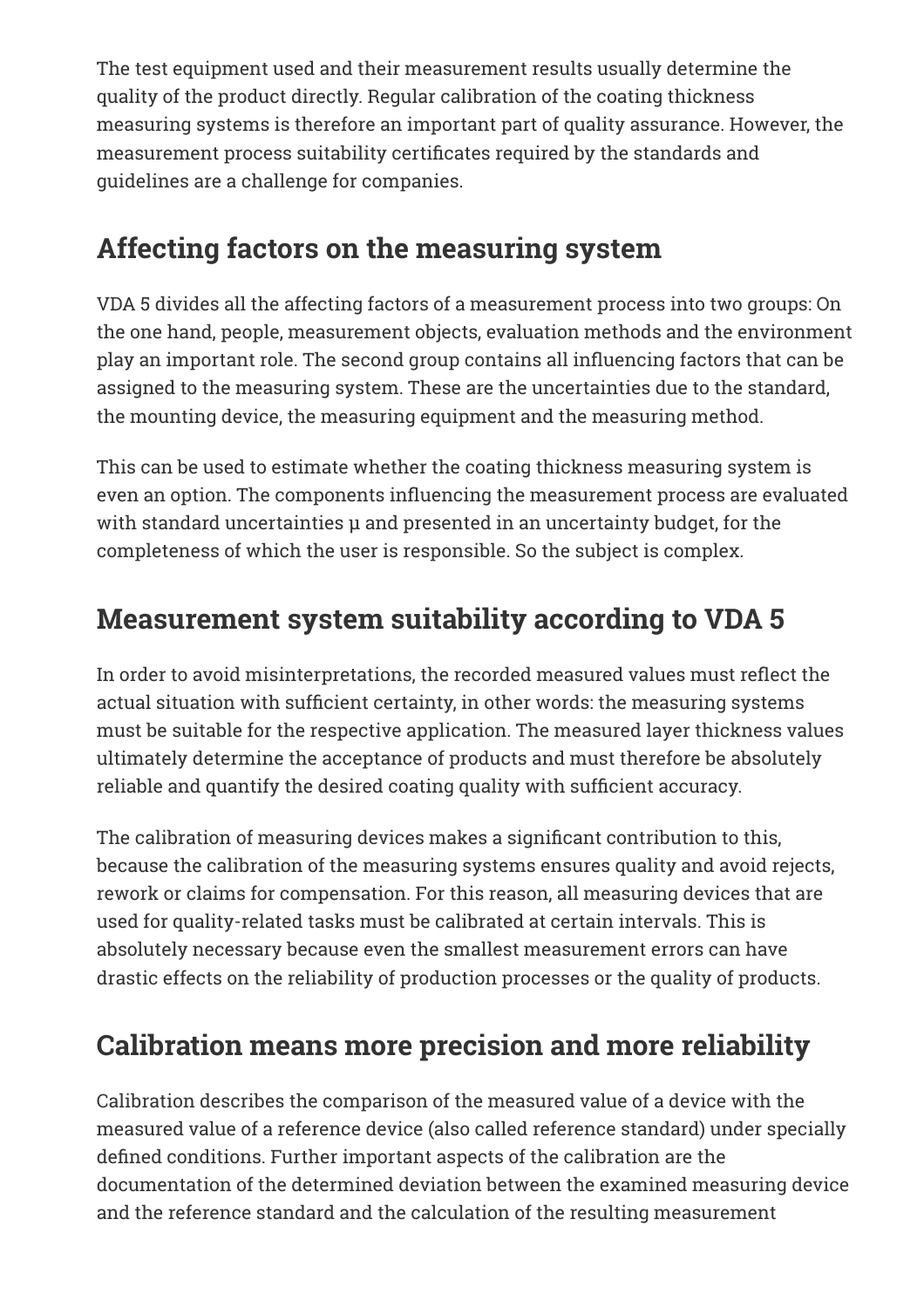uncertainty. These values are recorded in the calibration certificate.

In order to be able to determine the expanded measurement uncertainty in the sense of VDA 5 in a practicable way directly in manufacturing or production, OptiSense offers the recalibration service. This ensures highly accurate measured values over the entire life cycle of the measuring system. For this purpose, the measurement process is first described together with the customer. Here it is important to record the relevant parameters such as material, coating, substrate, roughness and desired layer thickness tolerances.

OptiSense then produces the so-called reference master. These are paint samples attached to a test body that are provided with exactly the same coating that is also used in production. If no samples are available, these will be prepared together with the customer. With their original coating on the original substrate in 15% increments of the layer thickness range, the reference samples cover the photothermal standard according to type 3 for calibrations as much as possible.

### The determination of the measurement uncertainty

Now it's time to do the actual measurement; The eddy current method is used as a reference. First it is checked whether the resolution of the measuring device is less than 5% of the tolerance. If the resolution is not sufficient, this leads to an underestimated scatter and thus no meaningful assessment is possible. To determine the expanded measurement uncertainty of the measuring system, repeat measurements on the reference samples are recommended. Each OptiSense sensor measures each individual reference sample 10 times in a fixed mounting device. From this, the layer thickness and the scatter of the measuring device or the systematic measurement deviation are determined. Supplemented by the uncertainty of the standard, the suitability parameter can now be calculated.

The final evaluation of the review calibration shows whether the measuring system lies within the required tolerances and is therefore suitable for measuring a process just as reliably as in the previous delivery condition.

#### More service and more measurement certainty increase product quality

With the recalibration service, OptiSense guarantees the regular calibration of the measuring systems, which form the core of all test equipment management. The coating companies benefit from this excellent service because they obtain higher reliability and increase the quality of the products and thus the satisfaction of your